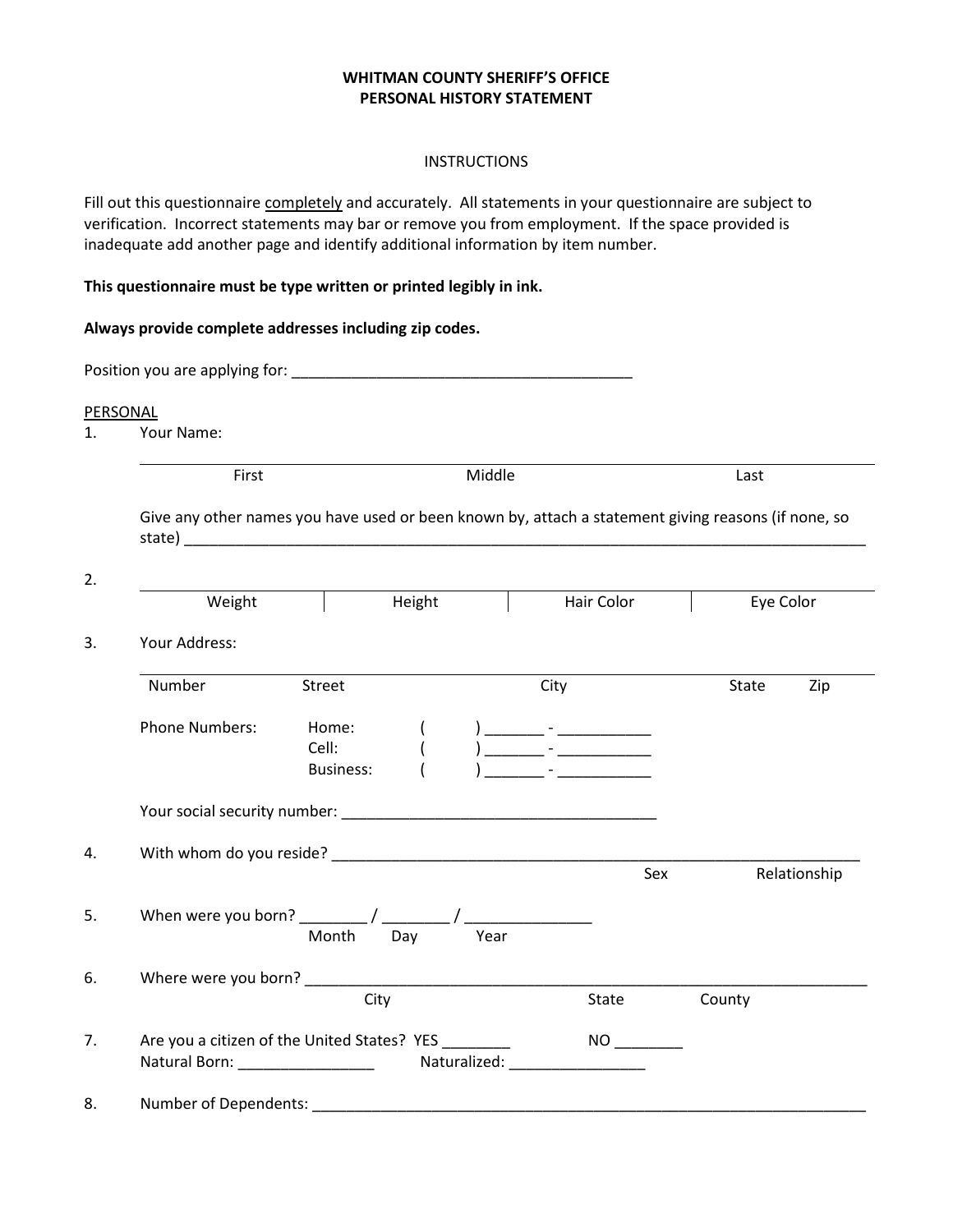## FAMILY HISTORY

9. Give the names of every member of your immediate family who is still living: include wife, children, father, mother, brothers, sisters, mother-in-law, and father-in-law.

| Name:                                                                                  | Date of Birth:                                                                                                                                                                                     |  |
|----------------------------------------------------------------------------------------|----------------------------------------------------------------------------------------------------------------------------------------------------------------------------------------------------|--|
| Relationship:                                                                          | Phone:                                                                                                                                                                                             |  |
| Address:                                                                               |                                                                                                                                                                                                    |  |
|                                                                                        |                                                                                                                                                                                                    |  |
| Name:                                                                                  | Date of Birth:<br><u> 1989 - Andrea Andrew Maria (h. 1989).</u>                                                                                                                                    |  |
| Relationship:                                                                          | Phone:                                                                                                                                                                                             |  |
| Address:                                                                               |                                                                                                                                                                                                    |  |
| Name:                                                                                  | Date of Birth:<br><u> 1989 - Johann Stoff, deutscher Stoffen und der Stoffen und der Stoffen und der Stoffen und der Stoffen und d</u>                                                             |  |
| Relationship:                                                                          | Phone:                                                                                                                                                                                             |  |
| Address:                                                                               |                                                                                                                                                                                                    |  |
| Name:                                                                                  | Date of Birth:                                                                                                                                                                                     |  |
| Relationship:                                                                          | <u> Alexandria de la contrada de la contrada de la contrada de la contrada de la contrada de la contrada de la c</u><br><u> 1989 - Johann Stein, mars an t-Amerikaansk kommunister (</u><br>Phone: |  |
| <u> 1989 - Johann Harry Barn, mars ar breist fan de Fryske kommunent (</u><br>Address: |                                                                                                                                                                                                    |  |
|                                                                                        |                                                                                                                                                                                                    |  |
| Name:                                                                                  | Date of Birth:<br><u> 1989 - Andrea Andrew Maria (h. 1989).</u>                                                                                                                                    |  |
| Relationship:                                                                          | Phone:                                                                                                                                                                                             |  |
| Address:                                                                               |                                                                                                                                                                                                    |  |
|                                                                                        |                                                                                                                                                                                                    |  |
| Name:                                                                                  | Date of Birth:                                                                                                                                                                                     |  |
| Relationship:<br>Address:                                                              | Phone:                                                                                                                                                                                             |  |
|                                                                                        |                                                                                                                                                                                                    |  |
| Name:                                                                                  | Date of Birth:                                                                                                                                                                                     |  |
| Relationship:                                                                          | Phone:                                                                                                                                                                                             |  |
| Address:                                                                               |                                                                                                                                                                                                    |  |
|                                                                                        |                                                                                                                                                                                                    |  |
| Name:                                                                                  | Date of Birth:<br><u> 1980 - Jan Samuel Barbara, martin di</u>                                                                                                                                     |  |
| Relationship:                                                                          | Phone:                                                                                                                                                                                             |  |
| Address:                                                                               |                                                                                                                                                                                                    |  |
| Name:                                                                                  | Date of Birth:                                                                                                                                                                                     |  |
| Relationship:                                                                          | Phone:                                                                                                                                                                                             |  |
| Address:                                                                               |                                                                                                                                                                                                    |  |
|                                                                                        |                                                                                                                                                                                                    |  |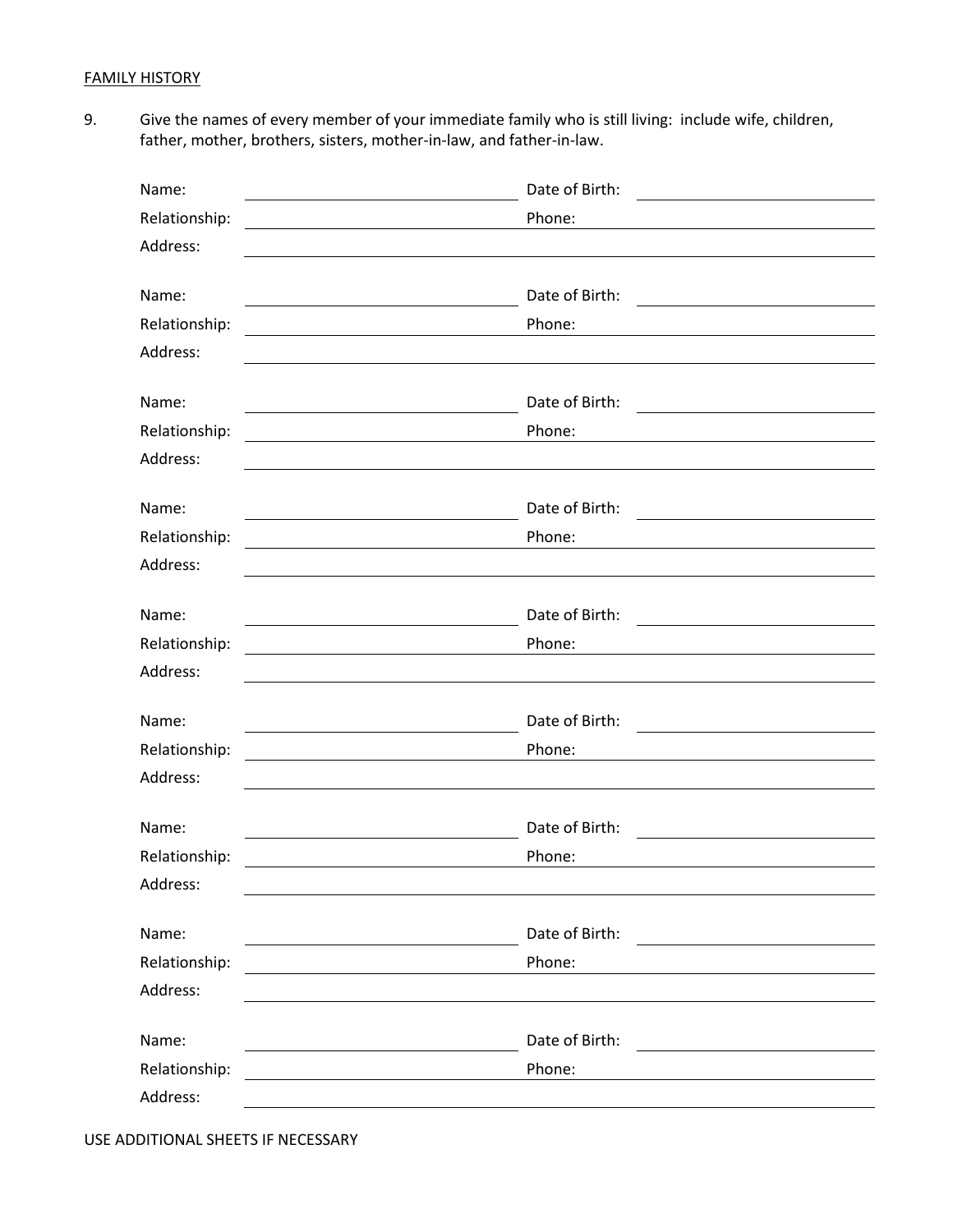# **RESIDENCES**

10. List addresses where you have resided for the past ten years, starting with your present address at top:

| From MM/YY:                  | To MM/YY: |
|------------------------------|-----------|
| <b>Address of Residence:</b> |           |
| From Whom Rented:            |           |
| County in which located:     |           |
|                              |           |
| From MM/YY:                  | To MM/YY: |
| <b>Address of Residence:</b> |           |
| From Whom Rented:            |           |
| County in which located:     |           |
| From MM/YY:                  | To MM/YY: |
| <b>Address of Residence:</b> |           |
| From Whom Rented:            |           |
| County in which located:     |           |
|                              |           |
| From MM/YY:                  | To MM/YY: |
| <b>Address of Residence:</b> |           |
| From Whom Rented:            |           |
| County in which located:     |           |
|                              |           |
| From MM/YY:                  | To MM/YY: |
| <b>Address of Residence:</b> |           |
| From Whom Rented:            |           |
| County in which located:     |           |
| From MM/YY:                  | To MM/YY: |
| <b>Address of Residence:</b> |           |
| From Whom Rented:            |           |
| County in which located:     |           |
|                              |           |
| From MM/YY:                  | To MM/YY: |
| <b>Address of Residence:</b> |           |
| From Whom Rented:            |           |
| County in which located:     |           |
|                              |           |

USE ADDITIONAL SHEETS IF NECESSARY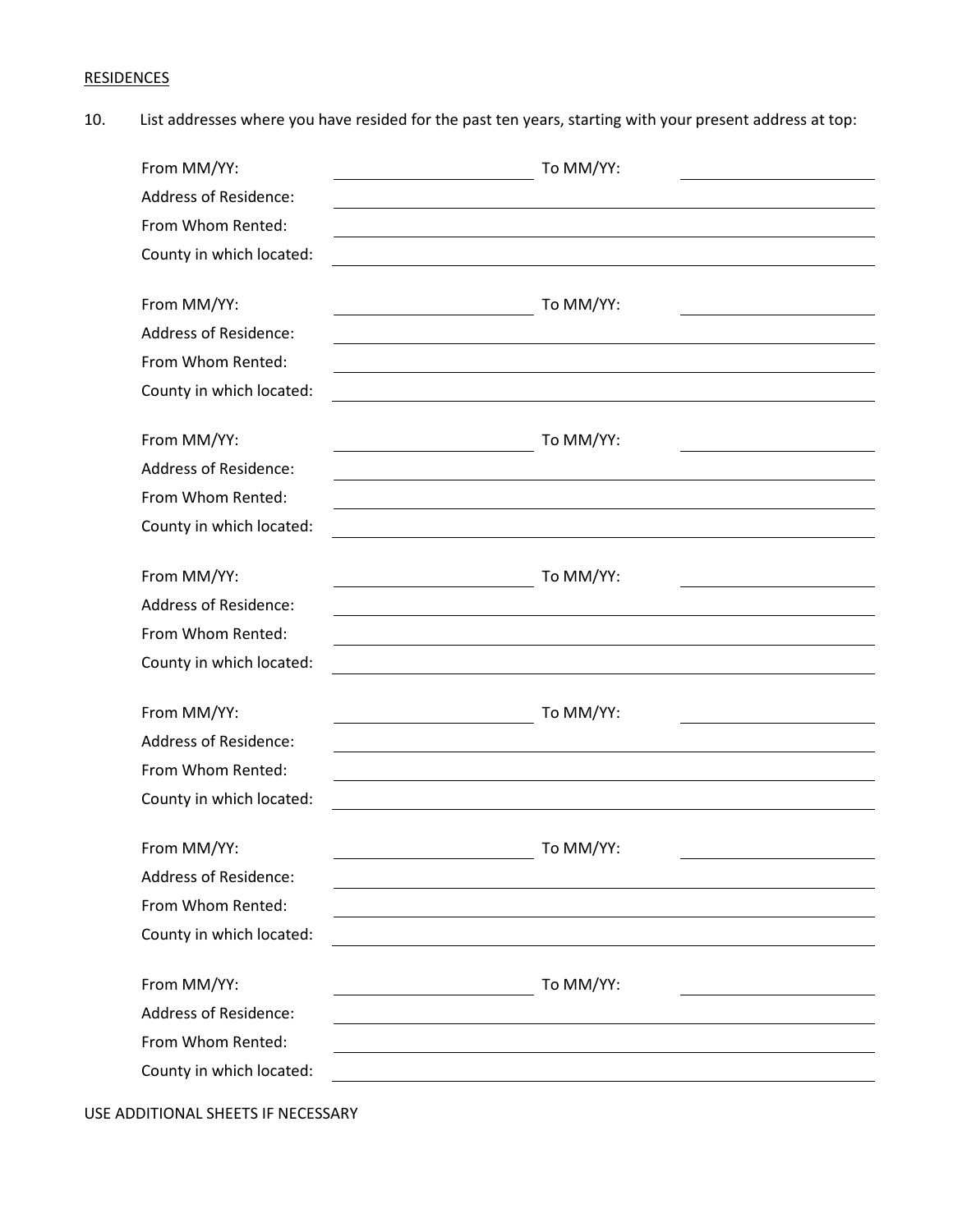11. List your five nearest neighbors (if you do not know five of them, please state so)

| Name:                                                                                                                 | Phone:                                                                                                                                                                           |
|-----------------------------------------------------------------------------------------------------------------------|----------------------------------------------------------------------------------------------------------------------------------------------------------------------------------|
| Address:                                                                                                              |                                                                                                                                                                                  |
| Name:                                                                                                                 | Phone:                                                                                                                                                                           |
| Address:                                                                                                              | <u> 1989 - Johann Barnett, fransk politik (d. 1989)</u><br><u> 1980 - Jan Sterling von Berling von Berling von Berling von Berling von Berling von Berling von Berling von B</u> |
|                                                                                                                       |                                                                                                                                                                                  |
| Name:                                                                                                                 | Phone:                                                                                                                                                                           |
| Address:                                                                                                              |                                                                                                                                                                                  |
| Name:                                                                                                                 | Phone:                                                                                                                                                                           |
| Address:                                                                                                              |                                                                                                                                                                                  |
| Name:                                                                                                                 | Phone:                                                                                                                                                                           |
| Address:                                                                                                              |                                                                                                                                                                                  |
|                                                                                                                       |                                                                                                                                                                                  |
|                                                                                                                       |                                                                                                                                                                                  |
|                                                                                                                       | Phone:                                                                                                                                                                           |
| <u> 1989 - Johann Barbara, martxa alemaniar a</u>                                                                     | <u> 1989 - Johann Stoff, deutscher Stoff, der Stoff, der Stoff, der Stoff, der Stoff, der Stoff, der Stoff, der S</u>                                                            |
|                                                                                                                       |                                                                                                                                                                                  |
| <u> 2000 - Johann Stoff, deutscher Stoff, der Stoff, der Stoff, der Stoff, der Stoff, der Stoff, der Stoff, der S</u> | Phone:                                                                                                                                                                           |
|                                                                                                                       |                                                                                                                                                                                  |
| Name:<br>Address:<br>Name:<br>Address:<br>Name:                                                                       | Phone:                                                                                                                                                                           |
|                                                                                                                       |                                                                                                                                                                                  |
| Address:                                                                                                              |                                                                                                                                                                                  |
| To the best of your recollection, list neighbors at your previous residences.<br>Name:<br>Address:                    | Phone:                                                                                                                                                                           |
|                                                                                                                       |                                                                                                                                                                                  |
| Name:                                                                                                                 | Phone:                                                                                                                                                                           |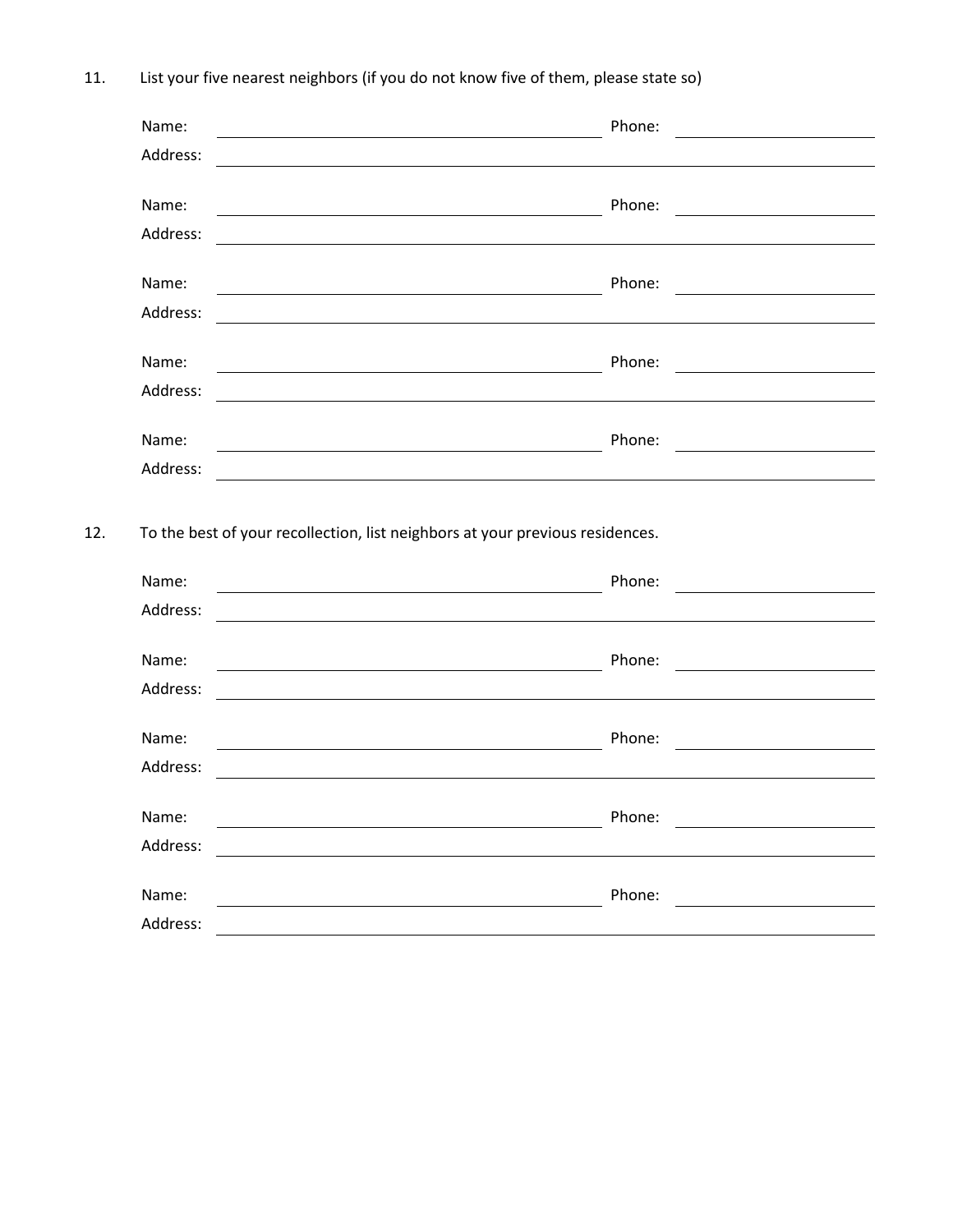## **REFERENCES**

13. Fill in below the names of five persons not related to you and not former employers, who have known you closely for at least five years. All persons to whom you refer may be asked to appraise your character, ability, experience, personality, and other qualities.

| Name:                    |                         |  |
|--------------------------|-------------------------|--|
| <b>Full Address:</b>     |                         |  |
| Occupation/Profession:   |                         |  |
| <b>Business Address:</b> |                         |  |
| <b>Business Phone:</b>   | Residence Phone:        |  |
|                          |                         |  |
| Name:                    |                         |  |
| <b>Full Address:</b>     |                         |  |
| Occupation/Profession:   |                         |  |
| <b>Business Address:</b> |                         |  |
| <b>Business Phone:</b>   | Residence Phone:        |  |
|                          |                         |  |
| Name:                    |                         |  |
| <b>Full Address:</b>     |                         |  |
| Occupation/Profession:   |                         |  |
| <b>Business Address:</b> |                         |  |
| <b>Business Phone:</b>   | <b>Residence Phone:</b> |  |
| Name:                    |                         |  |
| Full Address:            |                         |  |
| Occupation/Profession:   |                         |  |
| <b>Business Address:</b> |                         |  |
| <b>Business Phone:</b>   | <b>Residence Phone:</b> |  |
| Name:                    |                         |  |
| <b>Full Address:</b>     |                         |  |
| Occupation/Profession:   |                         |  |
| <b>Business Address:</b> |                         |  |
| <b>Business Phone:</b>   | Residence Phone:        |  |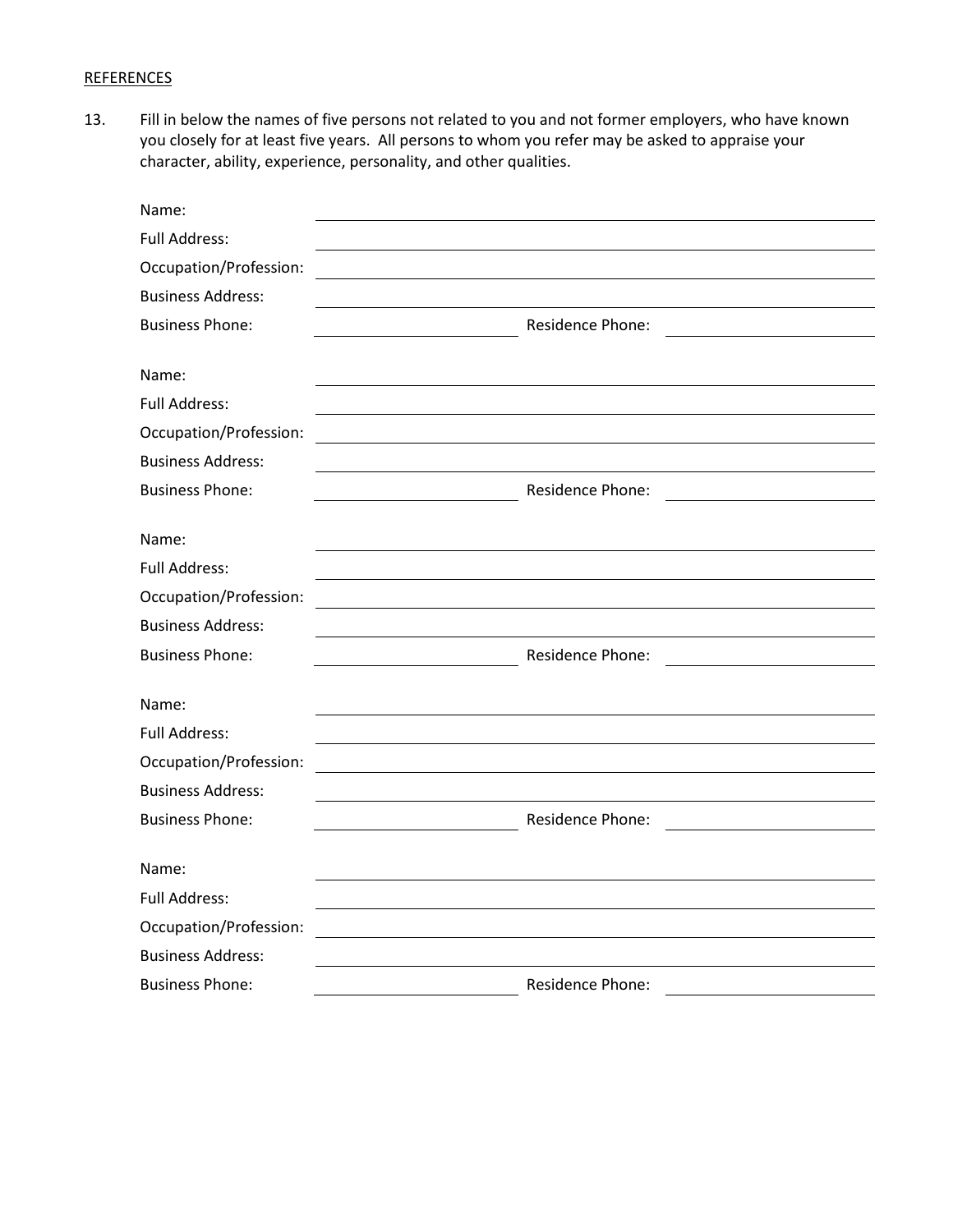# **EMPLOYMENT**

| 14. | What is your occupation?                                                                                               |  |  |  |  |
|-----|------------------------------------------------------------------------------------------------------------------------|--|--|--|--|
| 15. | Were you ever discharged or forced to resign because of misconduct or unsatisfactory service?<br>  YES<br><b>NO</b>    |  |  |  |  |
|     | If yes, give details:                                                                                                  |  |  |  |  |
|     |                                                                                                                        |  |  |  |  |
| 16. | Do you object to wearing a uniform?<br>YES<br><b>NO</b>                                                                |  |  |  |  |
| 17. | Do you object to working nights?<br>YES<br><b>NO</b>                                                                   |  |  |  |  |
|     | RELATIONS WITH FORMER EMPLOYERS                                                                                        |  |  |  |  |
| 18. | Have you ever been terminated from employment for any reason?<br><b>YES</b><br>   NO                                   |  |  |  |  |
|     | If yes, give details:                                                                                                  |  |  |  |  |
|     |                                                                                                                        |  |  |  |  |
| 19. | Have you ever quit a job in lieu of being terminated?<br>$\overline{\phantom{a}}$ YES<br>   NO                         |  |  |  |  |
|     | If yes, give details:                                                                                                  |  |  |  |  |
|     |                                                                                                                        |  |  |  |  |
| 20. | Do you feel that you have had a good relationship with former employers?<br><b>YES</b><br> NO<br>If yes, give details: |  |  |  |  |
|     |                                                                                                                        |  |  |  |  |
|     |                                                                                                                        |  |  |  |  |
| 21. | Do your drinking habits ever cause you problems on or off the job?<br><b>YES</b><br><b>NO</b>                          |  |  |  |  |
|     | If yes, give details:                                                                                                  |  |  |  |  |
|     |                                                                                                                        |  |  |  |  |
|     |                                                                                                                        |  |  |  |  |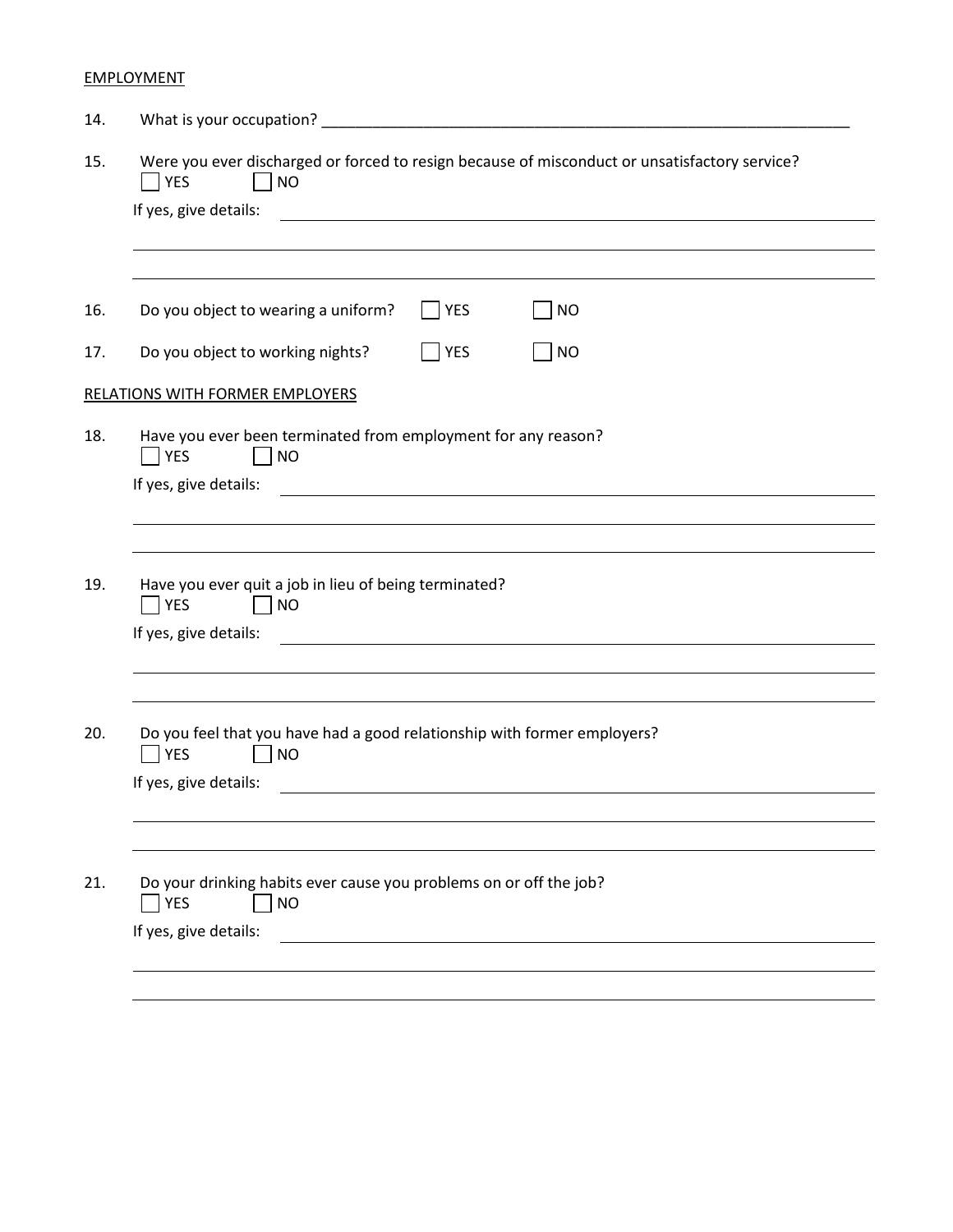# EMPLOYMENT HISTORY

22. Beginning with your current employment, list each of your employers for the past 10 years:

Be sure to include **complete** addresses, **including** zip codes for all your previous employers.

| Organization:                |  |
|------------------------------|--|
| Supervisor's Name & Phone:   |  |
| Address:                     |  |
| Dates Employed:              |  |
| Position & duties (briefly): |  |
|                              |  |
|                              |  |
| Reason for leaving:          |  |
|                              |  |
| Organization:                |  |
| Supervisor's Name & Phone:   |  |
| Address:                     |  |
| Dates Employed:              |  |
| Position & duties (briefly): |  |
|                              |  |
|                              |  |
| Reason for leaving:          |  |
|                              |  |
| Organization:                |  |
| Supervisor's Name & Phone:   |  |
| Address:                     |  |
| Dates Employed:              |  |
| Position & duties (briefly): |  |
|                              |  |
|                              |  |
| Reason for leaving:          |  |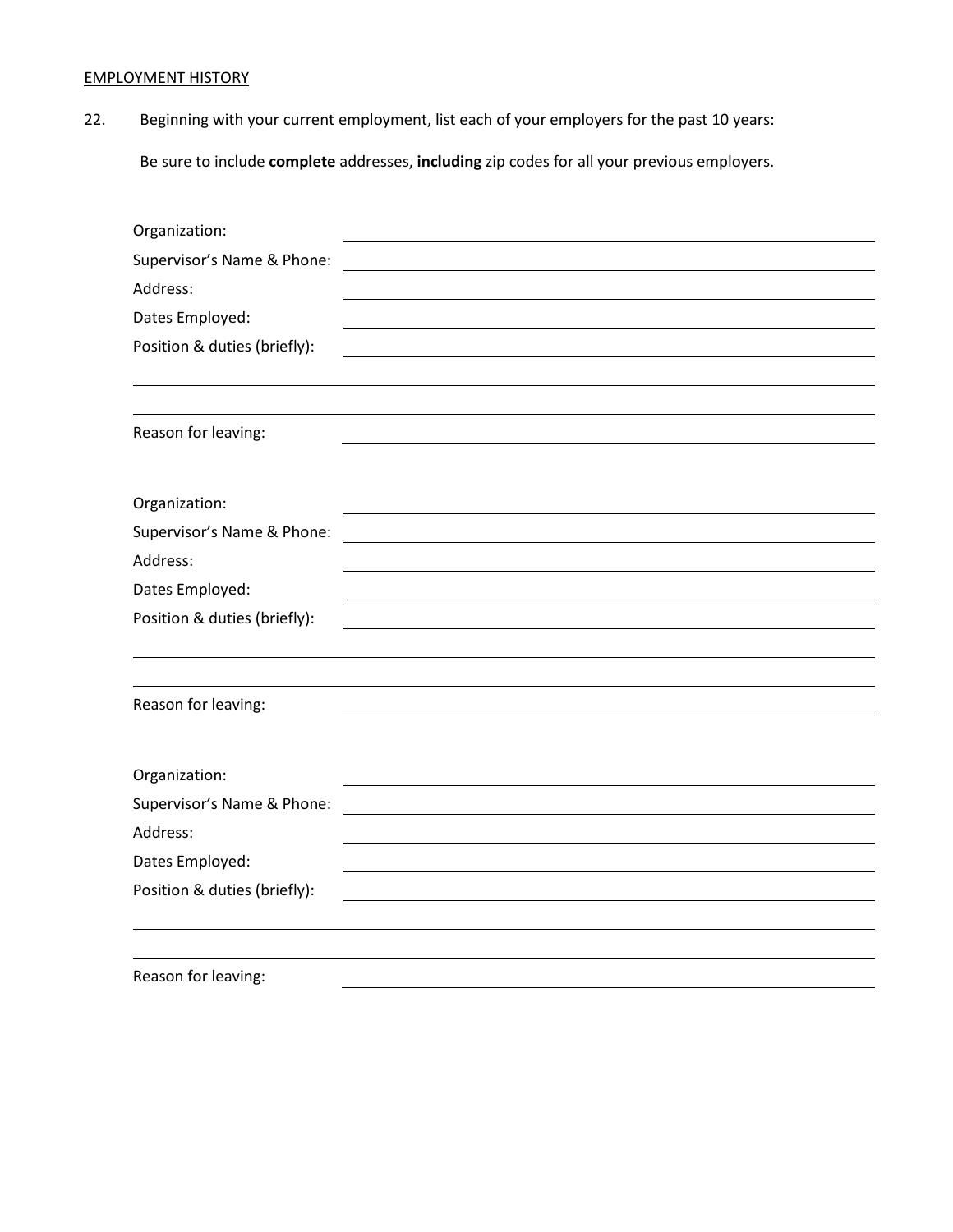| Organization:                          |
|----------------------------------------|
| Supervisor's Name & Phone:             |
| Address:                               |
| Dates Employed:                        |
| Position & duties (briefly):           |
|                                        |
|                                        |
| Reason for leaving:                    |
|                                        |
| Organization:                          |
| Supervisor's Name & Phone:             |
| Address:                               |
| Dates Employed:                        |
| Position & duties (briefly):           |
|                                        |
|                                        |
| Reason for leaving:                    |
|                                        |
| Organization:                          |
| Supervisor's Name & Phone:             |
| Address:                               |
| Dates Employed:                        |
| Position & duties (briefly):           |
|                                        |
|                                        |
| Reason for leaving:                    |
|                                        |
| Organization:                          |
|                                        |
|                                        |
| Supervisor's Name & Phone:<br>Address: |
| Dates Employed:                        |
| Position & duties (briefly):           |
|                                        |
|                                        |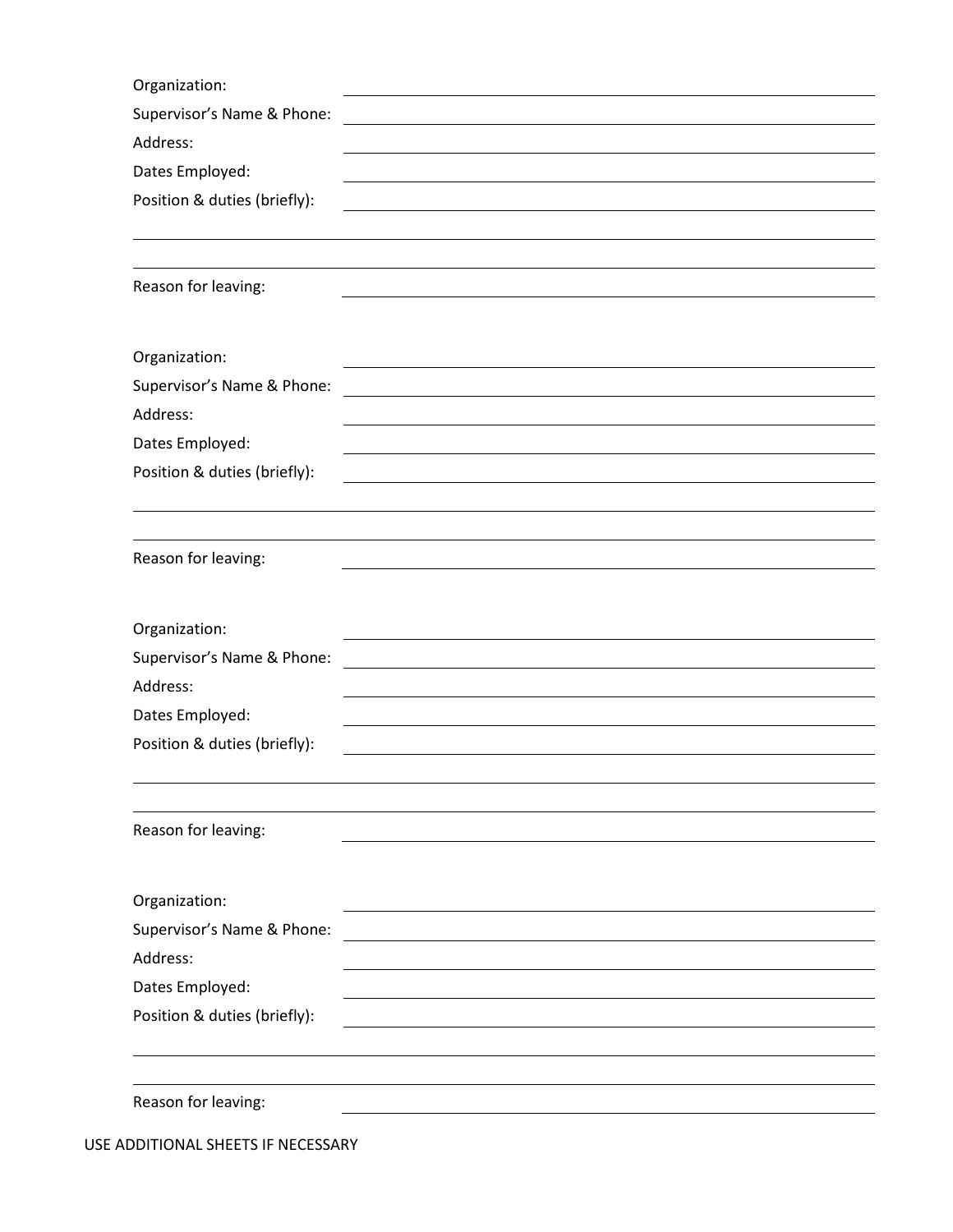### ARREST AND MILITARY DISCIPLINARY ACTION

Answer all of the following questions completely and accurately. Any falsification of misstatements of fact may be sufficient to disqualify you. (Exclude traffic citations).

| Have you ever been required to pay a fine in excess of \$25.00?<br><b>YES</b><br><b>NO</b><br>If yes, give details: |                                                                                                  |
|---------------------------------------------------------------------------------------------------------------------|--------------------------------------------------------------------------------------------------|
| <b>YES</b><br><b>NO</b><br>If yes, give particulars below:                                                          | Has any member of your immediate family ever been arrested for or convicted of a felony offense? |
| Name:                                                                                                               | Relationship:                                                                                    |
| Offense:                                                                                                            | Where Arrested:                                                                                  |
| Name:                                                                                                               | Relationship:                                                                                    |
| Offense:                                                                                                            | Where Arrested:                                                                                  |
| Name:                                                                                                               | Relationship:                                                                                    |
| Offense:                                                                                                            | Where Arrested:                                                                                  |
| Name:                                                                                                               | Relationship:                                                                                    |
| Offense:                                                                                                            | Where Arrested:                                                                                  |
| <b>YES</b><br><b>NO</b><br>If yes, give details:                                                                    | Have you or any member of your family been members of a Communist group?                         |
|                                                                                                                     | Have you ever been a member or attended meetings of any group which advocates white supremacy,   |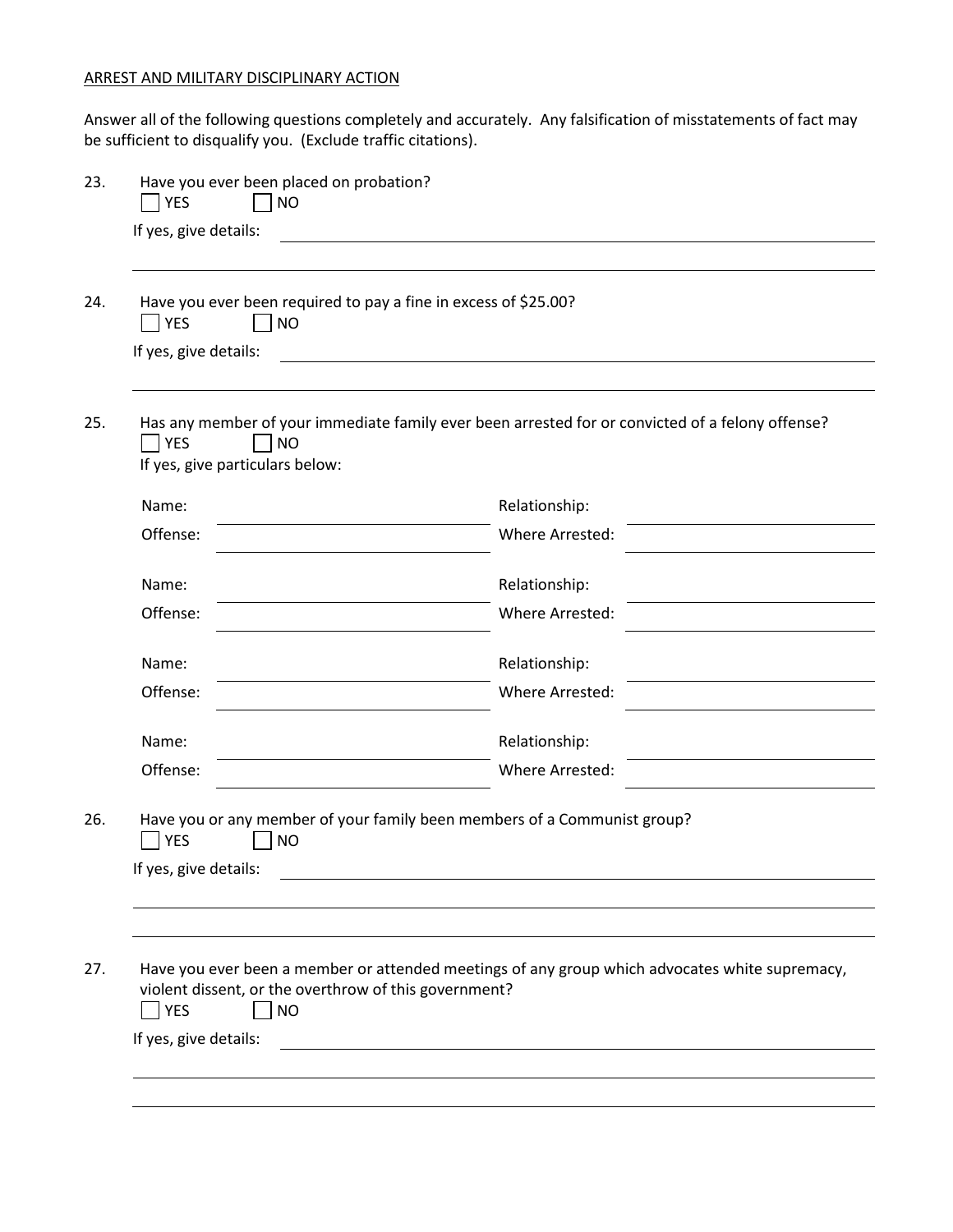| 28. | Have you ever actively participated in a demonstration?<br>YES<br>$\Box$ NO                                                                    |  |  |  |  |
|-----|------------------------------------------------------------------------------------------------------------------------------------------------|--|--|--|--|
|     | If yes, give details:<br><u> 1989 - Jan Barbara de Santo III e al Indonesia de la contrada de la contrada de la contrada de la contrada de</u> |  |  |  |  |
|     |                                                                                                                                                |  |  |  |  |
| 29. | Have you ever illegally participated in the use of explosives or fire bombs?<br>$\bigcap$ YES<br>$  \rceil$ NO                                 |  |  |  |  |
|     | If yes, give details:<br><u> 1989 - Johann John Stone, markin fan it ferstjer fan de ferstjer fan it ferstjer fan it ferstjer fan it fers</u>  |  |  |  |  |
|     |                                                                                                                                                |  |  |  |  |
| 30. | Have you ever been refused a security clearance or bond?<br><b>TYES</b><br>$\Box$ NO                                                           |  |  |  |  |
|     | If yes, give details:<br><u> 1989 - Andrea Station Barbara, amerikan personal (h. 1989)</u>                                                    |  |  |  |  |
|     |                                                                                                                                                |  |  |  |  |
|     | <b>NARCOTICS AND DRUGS</b>                                                                                                                     |  |  |  |  |
| 31. | Have you ever used marijuana?<br>$\Box$ NO<br><b>YES</b><br>If yes, give details:                                                              |  |  |  |  |
|     | <u> 1989 - Andrea Station Barbara, amerikan personal (h. 1989)</u>                                                                             |  |  |  |  |
|     |                                                                                                                                                |  |  |  |  |
| 32. | Have you ever used heroin?<br><b>YES</b><br>$\vert$ $\vert$ NO                                                                                 |  |  |  |  |
|     | If yes, give details:                                                                                                                          |  |  |  |  |
|     |                                                                                                                                                |  |  |  |  |
| 33. | Have you ever used psychedelic drugs?<br><b>YES</b><br><b>NO</b><br>If yes, give details:                                                      |  |  |  |  |
|     | <u> 1989 - Johann Barbara, martin amerikan ba</u>                                                                                              |  |  |  |  |
|     |                                                                                                                                                |  |  |  |  |
| 34. | Have you ever used any non-prescription narcotic or dangerous drug?<br><b>YES</b><br><b>NO</b>                                                 |  |  |  |  |
|     | If yes, give details:<br><u> 1980 - Jan Samuel Barbara, margaret e populari e populari e populari e populari e populari e populari e popu</u>  |  |  |  |  |
|     |                                                                                                                                                |  |  |  |  |
|     |                                                                                                                                                |  |  |  |  |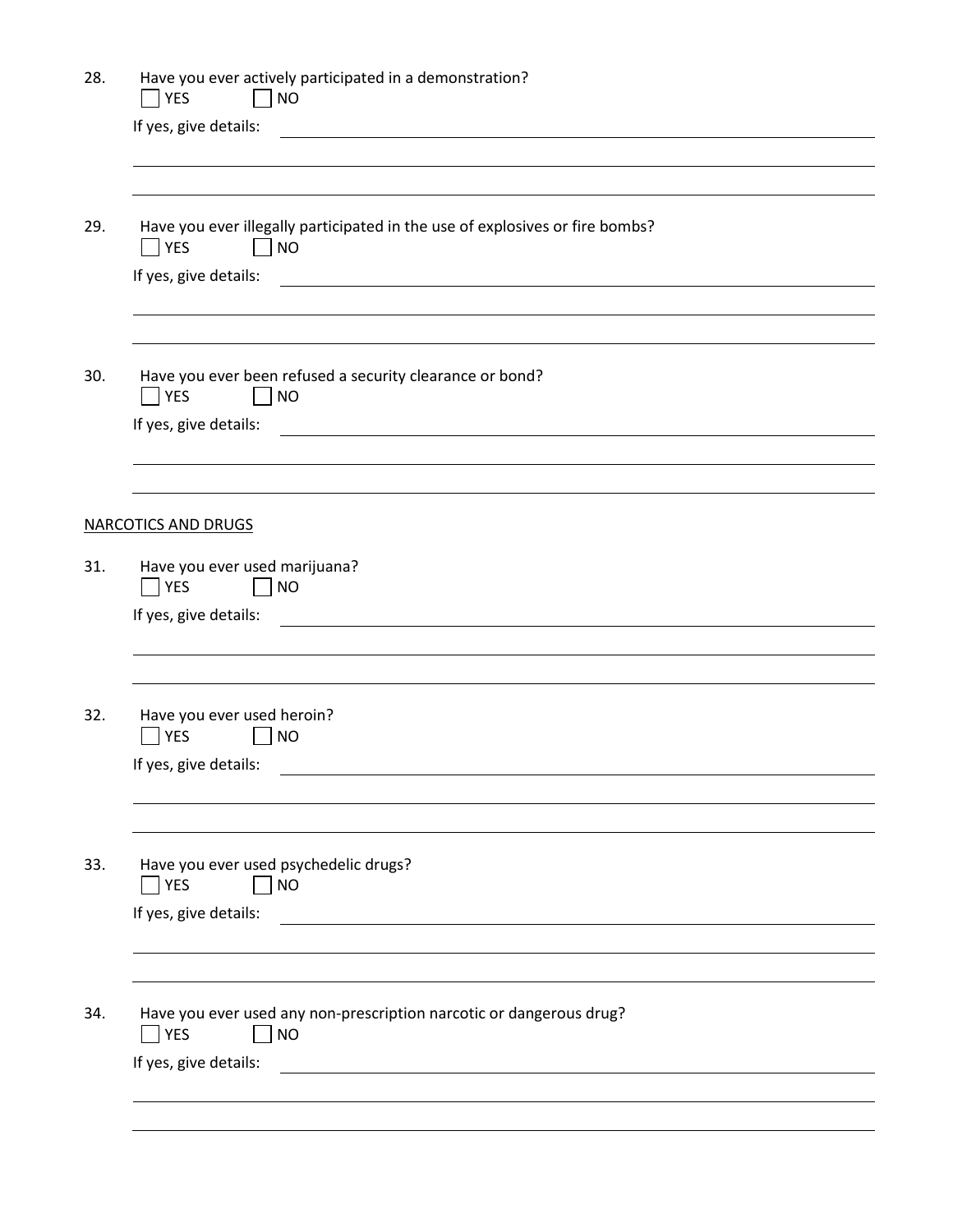| 35. | Have you ever illegally sold any marijuana, narcotics, or dangerous drugs?<br><b>YES</b><br>   NO                                                                                                                                                             |
|-----|---------------------------------------------------------------------------------------------------------------------------------------------------------------------------------------------------------------------------------------------------------------|
|     | If yes, give details:<br><u>and the state of the state of the state of the state of the state of the state of the state of the state of the state of the state of the state of the state of the state of the state of the state of the state of the state</u> |
|     |                                                                                                                                                                                                                                                               |
| 36. | To your knowledge, has your spouse ever used any marijuana, narcotics, or dangerous drugs?<br>$\bigcap$ YES<br>$\vert$ $\vert$ NO                                                                                                                             |
|     | If yes, give details:                                                                                                                                                                                                                                         |
| 37. | Have you ever been present when any of these items were being used?<br>$\overline{\phantom{a}}$ YES<br>   NO                                                                                                                                                  |
|     | If yes, give details:<br><u> 1980 - Andrea Andrew Maria (h. 1980).</u><br>1901 - Andrew Maria (h. 1902).                                                                                                                                                      |
|     | PAST RECORD AND INVOLVEMENT IN CRIMINAL ACTS                                                                                                                                                                                                                  |
| 38. | Have you ever forced a person to have sexual relations against their will?<br>$\Box$ YES<br>$\Box$ NO<br>If yes, give details:<br><u> 1989 - Johann John Stone, markin film yn y brening yn y brening yn y brening yn y brening yn y brening yn y</u>         |
| 39. | As an adult over the age of 18, have you had any sexual contact with a child who was under the age of<br>14?<br><b>YES</b><br> NO<br>$\Box$<br>If yes, give details:<br><u> 1980 - Andrea Andrew Maria (h. 1980).</u>                                         |
| 40. | Have you ever been arrested or taken to a police station as an adult or juvenile?<br><b>TYES</b><br>$\Box$ NO<br>If yes, give details:                                                                                                                        |
| 41. | Have you ever committed a serious crime that was undetected?<br>$ $ YES<br><b>NO</b><br>If yes, give details:                                                                                                                                                 |
|     | <u> 1989 - Jan Stern Harry Harry Harry Harry Harry Harry Harry Harry Harry Harry Harry Harry Harry Harry Harry Har</u>                                                                                                                                        |
|     |                                                                                                                                                                                                                                                               |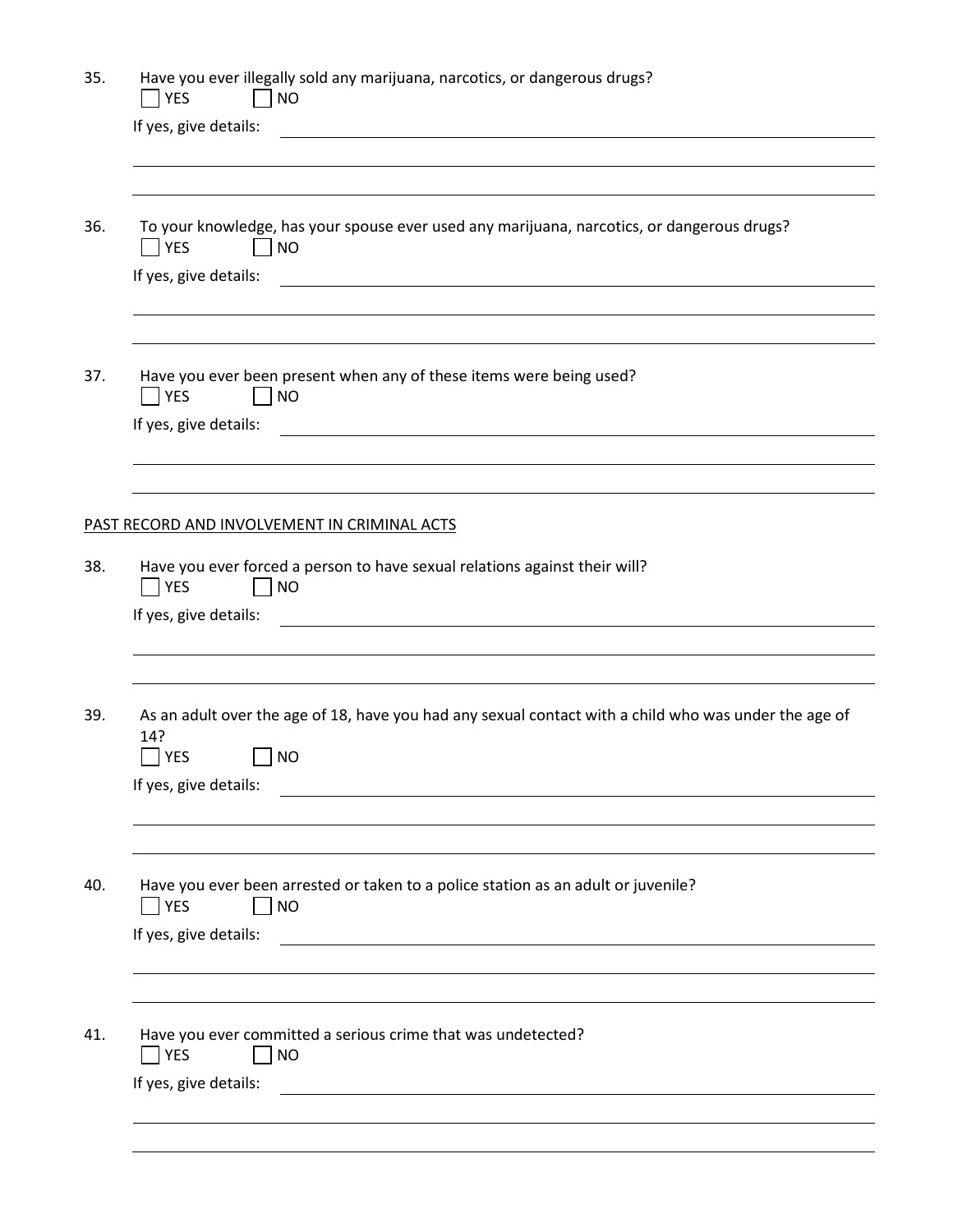42. List below every civil service or law enforcement competitive examination you have taken. If none, so state.

| Agency:                                                                                                                                                                                                                                         | Status:                                                                                                              |
|-------------------------------------------------------------------------------------------------------------------------------------------------------------------------------------------------------------------------------------------------|----------------------------------------------------------------------------------------------------------------------|
| Approximate Date of Examination:                                                                                                                                                                                                                |                                                                                                                      |
| Agency:<br><u>and the contract of the contract of the contract of the contract of the contract of the contract of the contract of the contract of the contract of the contract of the contract of the contract of the contract of the contr</u> | Status:                                                                                                              |
| Approximate Date of Examination:                                                                                                                                                                                                                |                                                                                                                      |
| Agency:                                                                                                                                                                                                                                         | Status:                                                                                                              |
| Approximate Date of Examination:                                                                                                                                                                                                                | <u> 1989 - Johann Stein, mars an deus Amerikaansk kommunister (</u>                                                  |
| If yes, give details:                                                                                                                                                                                                                           | <u> 1989 - Andrea Stadt Britain, fransk politik (f. 1989)</u>                                                        |
| Office?<br>$\overline{\phantom{a}}$ YES<br>   NO                                                                                                                                                                                                | Would religious or other beliefs interfere with your ability to perform duties as a member of the Sheriff's          |
| If yes, give details:                                                                                                                                                                                                                           | <u> 1980 - Jan Stein Stein Stein Stein Stein Stein Stein Stein Stein Stein Stein Stein Stein Stein Stein Stein S</u> |
|                                                                                                                                                                                                                                                 |                                                                                                                      |
|                                                                                                                                                                                                                                                 |                                                                                                                      |
|                                                                                                                                                                                                                                                 |                                                                                                                      |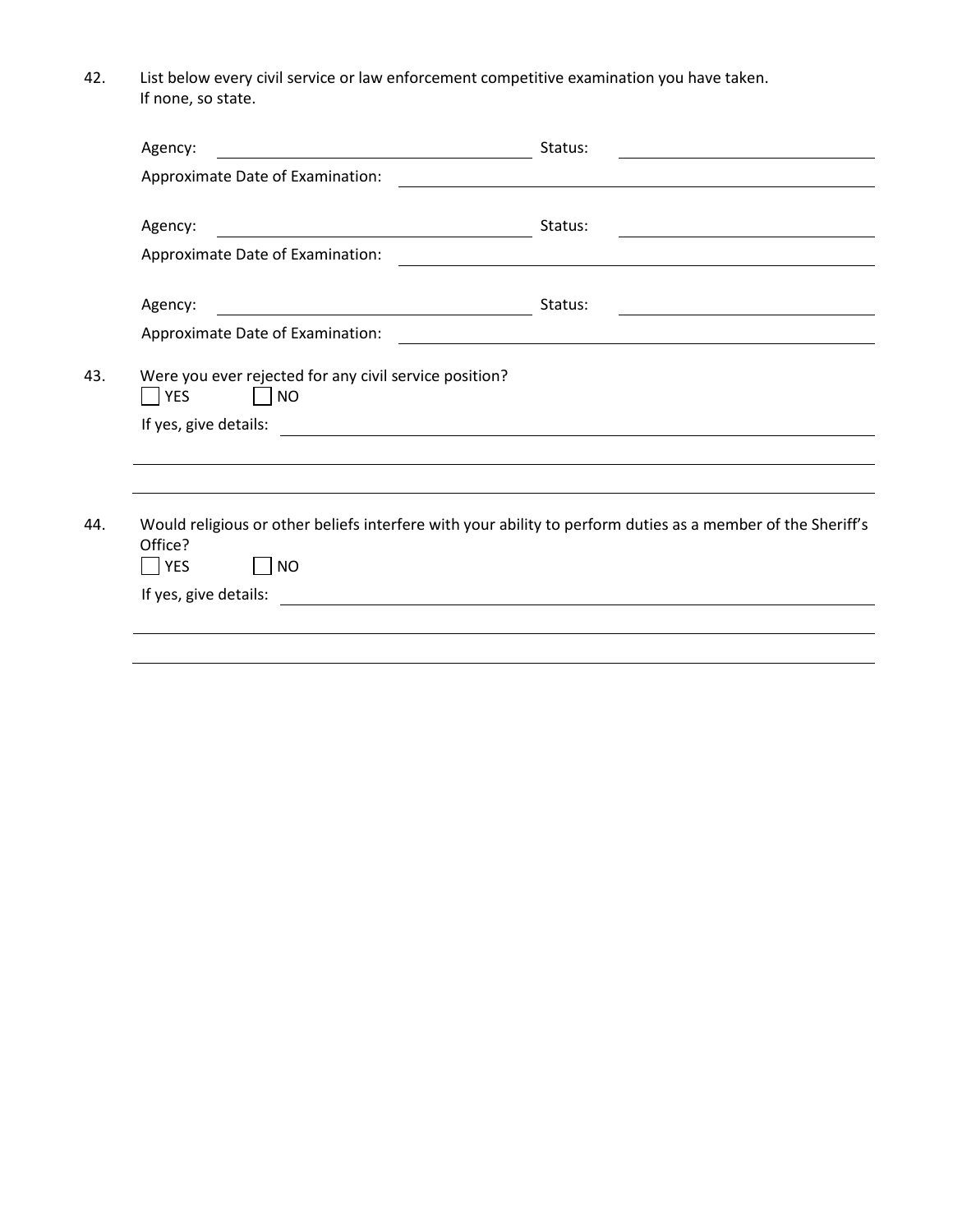## MEDICAL

| 45.<br>a)<br>b)<br>c)<br>d)                                                                                                                                                                                                          | <b>YES</b><br><b>YES</b><br><b>YES</b><br><b>YES</b> | <b>NO</b><br><b>NO</b><br><b>NO</b><br><b>NO</b> | Have you been unable to hold a job because of:<br>Sensitivity to chemicals, dust, sunlight, etc?<br>Inability to perform certain physical motions?<br>Inability to assume certain physical positions?<br>Other medical reasons? (if yes, please explain below) |  |  |
|--------------------------------------------------------------------------------------------------------------------------------------------------------------------------------------------------------------------------------------|------------------------------------------------------|--------------------------------------------------|----------------------------------------------------------------------------------------------------------------------------------------------------------------------------------------------------------------------------------------------------------------|--|--|
| 46.                                                                                                                                                                                                                                  | <b>YES</b>                                           | <b>NO</b>                                        | Have you ever been refused employment because of your health?                                                                                                                                                                                                  |  |  |
| 47.                                                                                                                                                                                                                                  | <b>YES</b>                                           | <b>NO</b>                                        | Have you ever received, is there pending, have you applied for, or do you<br>intend to apply for pension or compensation for existing disability? (If yes,<br>please explain below and specify what kind, granted by whom, what<br>amount, when, and why).     |  |  |
| 48.                                                                                                                                                                                                                                  | <b>YES</b>                                           | <b>NO</b>                                        | Have you ever filed for a veteran's claim, disability, or pension?                                                                                                                                                                                             |  |  |
| 49.                                                                                                                                                                                                                                  | <b>YES</b>                                           | <b>NO</b>                                        | Have you ever been rejected for military service because of physical, mental,<br>or other medical reasons?                                                                                                                                                     |  |  |
| 50.                                                                                                                                                                                                                                  | <b>YES</b>                                           | <b>NO</b>                                        | Have you ever been terminated or resigned from a job because of any illness<br>or injury received on or off the job?                                                                                                                                           |  |  |
| 51.                                                                                                                                                                                                                                  | <b>YES</b>                                           | <b>NO</b>                                        | Have you ever been examined, hospitalized, or placed in a sanitarium for any<br>emotional, nervous, or mental disorder?                                                                                                                                        |  |  |
| 52.                                                                                                                                                                                                                                  | <b>YES</b>                                           | <b>NO</b>                                        | Has a doctor ever found any ailment or defect concerning your physical or<br>mental condition?                                                                                                                                                                 |  |  |
| If the answer to any of the preceding question is YES, complete the information requested below. ALSO, list any<br>doctors, practitioners, psychiatrists, or psychologists who have ever examined you within the last 15 years. List |                                                      |                                                  |                                                                                                                                                                                                                                                                |  |  |

the most recent case first.

| Date:                                   | Hospital, Clinic, or Doctor: |
|-----------------------------------------|------------------------------|
| Address of Hospital, Clinic, or Doctor: |                              |
|                                         |                              |
| Type of Treatment:                      |                              |
| Length of Treatment:                    |                              |
|                                         |                              |
| Date:                                   | Hospital, Clinic, or Doctor: |
|                                         |                              |
| Address of Hospital, Clinic, or Doctor: |                              |
|                                         |                              |
| Type of Treatment:                      |                              |
| Length of Treatment:                    |                              |
|                                         |                              |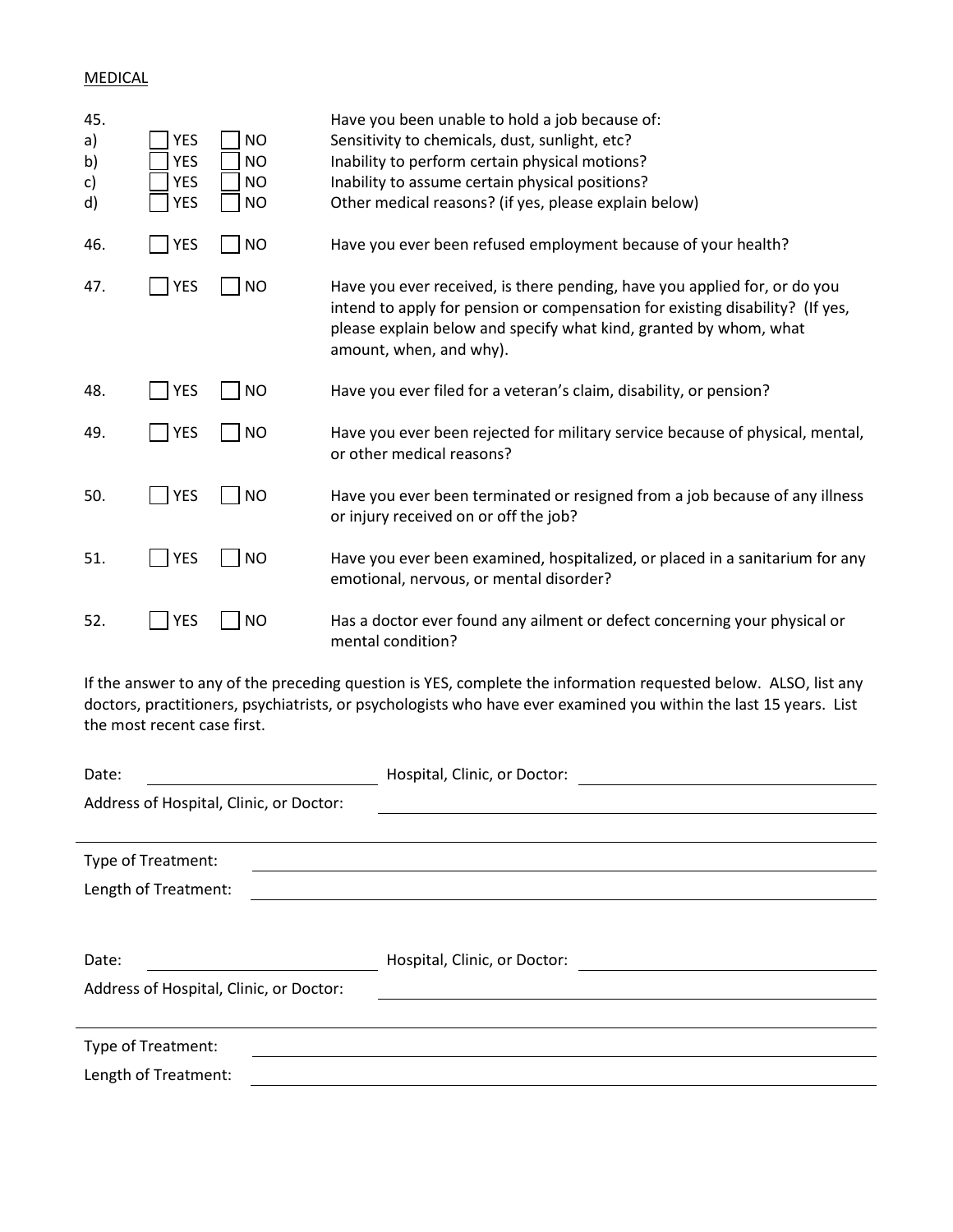| Date: |                                         | Hospital, Clinic, or Doctor:                                                 |
|-------|-----------------------------------------|------------------------------------------------------------------------------|
|       | Address of Hospital, Clinic, or Doctor: |                                                                              |
|       |                                         |                                                                              |
|       | Type of Treatment:                      |                                                                              |
|       | Length of Treatment:                    |                                                                              |
|       |                                         |                                                                              |
|       |                                         |                                                                              |
| Date: |                                         | Hospital, Clinic, or Doctor:<br>the control of the control of the control of |
|       | Address of Hospital, Clinic, or Doctor: |                                                                              |
|       |                                         |                                                                              |
|       | Type of Treatment:                      |                                                                              |
|       | Length of Treatment:                    |                                                                              |
|       |                                         |                                                                              |
| Date: |                                         | Hospital, Clinic, or Doctor:                                                 |
|       | Address of Hospital, Clinic, or Doctor: |                                                                              |
|       |                                         |                                                                              |
|       | Type of Treatment:                      |                                                                              |
|       | Length of Treatment:                    |                                                                              |
|       |                                         |                                                                              |
|       | USE ADDITIOANL SHEETS IF NECESSARY      |                                                                              |
|       | <b>MEDICAL AND HEALTH STATUS</b>        |                                                                              |
|       |                                         |                                                                              |
| 53.   | YES<br><b>NO</b>                        | Have you ever had a back injury or back problems of any kind?                |
|       | If yes, give details                    |                                                                              |
|       |                                         |                                                                              |
|       | <b>YES</b><br><b>NO</b>                 |                                                                              |
| 54.   |                                         | Have you ever been treated for hypertension?                                 |
|       | If yes, give details                    |                                                                              |
|       |                                         |                                                                              |
| 55.   | <b>NO</b><br><b>YES</b>                 | Have you ever been treated for eye trouble or do you wear corrective lenses? |
|       | If yes, give details                    |                                                                              |
|       |                                         |                                                                              |
|       |                                         |                                                                              |
| 56.   | <b>YES</b><br><b>NO</b>                 | Do you feel that you have any abnormal mental problems?                      |
|       | If yes, give details                    |                                                                              |
|       |                                         |                                                                              |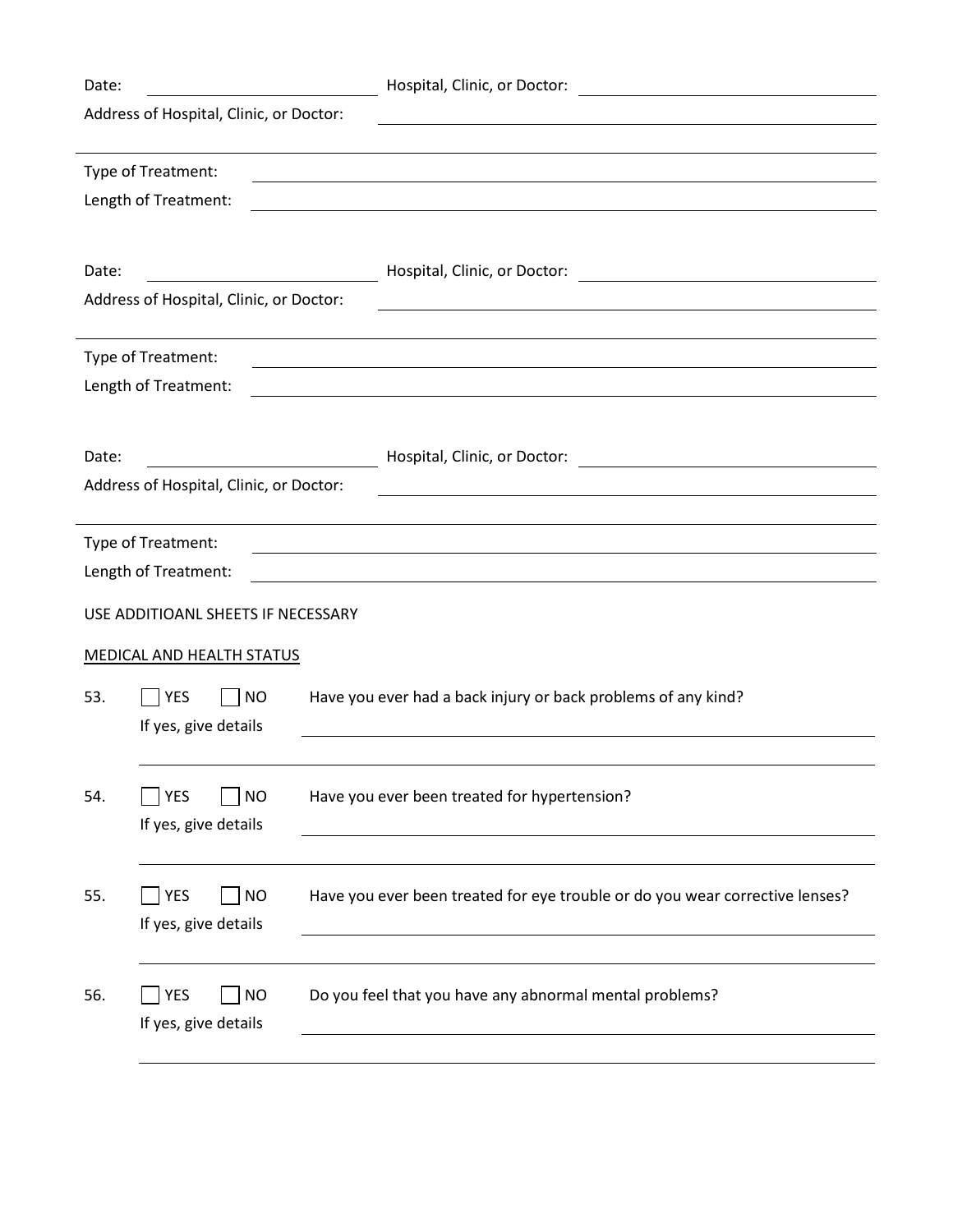| 57.              | <b>YES</b><br><b>NO</b><br>If yes, give details | To the best of your knowledge is your vision 20/60 or better uncorrected?                                                                                                                                                                                                                                        |
|------------------|-------------------------------------------------|------------------------------------------------------------------------------------------------------------------------------------------------------------------------------------------------------------------------------------------------------------------------------------------------------------------|
| 58.              | YES<br><b>NO</b><br>If yes, give details        | Have you ever been treated for a heart problem?                                                                                                                                                                                                                                                                  |
| 59.              | YES<br><b>NO</b><br>If yes, give details        | Have you ever been treated for chronic bronchitis or asthma during the past<br>three years?                                                                                                                                                                                                                      |
| 60.              | YES<br><b>NO</b><br>If yes, give details        | Have you ever attempted suicide?                                                                                                                                                                                                                                                                                 |
| 61.              | YES<br><b>NO</b><br>If yes, give details        | Are you aware of any medical or health problems which might disqualify you<br>from law enforcement?                                                                                                                                                                                                              |
| <b>FINANCIAL</b> |                                                 |                                                                                                                                                                                                                                                                                                                  |
| 62.              |                                                 |                                                                                                                                                                                                                                                                                                                  |
| 63.              | <b>NO</b><br>YES<br>If yes, give details        | Have you, your spouse, or ex-spouse ever filed for bankruptcy, or been declared<br>bankrupt? The contract of the contract of the contract of the contract of the contract of the contract of the contract of the contract of the contract of the contract of the contract of the contract of the contract of the |
|                  |                                                 |                                                                                                                                                                                                                                                                                                                  |
| 64.              | <b>YES</b><br><b>NO</b><br>If yes, give details | Do you feel you now have a good credit rating?                                                                                                                                                                                                                                                                   |
| 65.              | YES<br><b>NO</b><br>If yes, give details        | Do you now have unpaid debts currently past due?                                                                                                                                                                                                                                                                 |
| 66.              | <b>YES</b><br><b>NO</b><br>If yes, give details | Have you ever been sued, or, to your knowledge, are you about to be sued?                                                                                                                                                                                                                                        |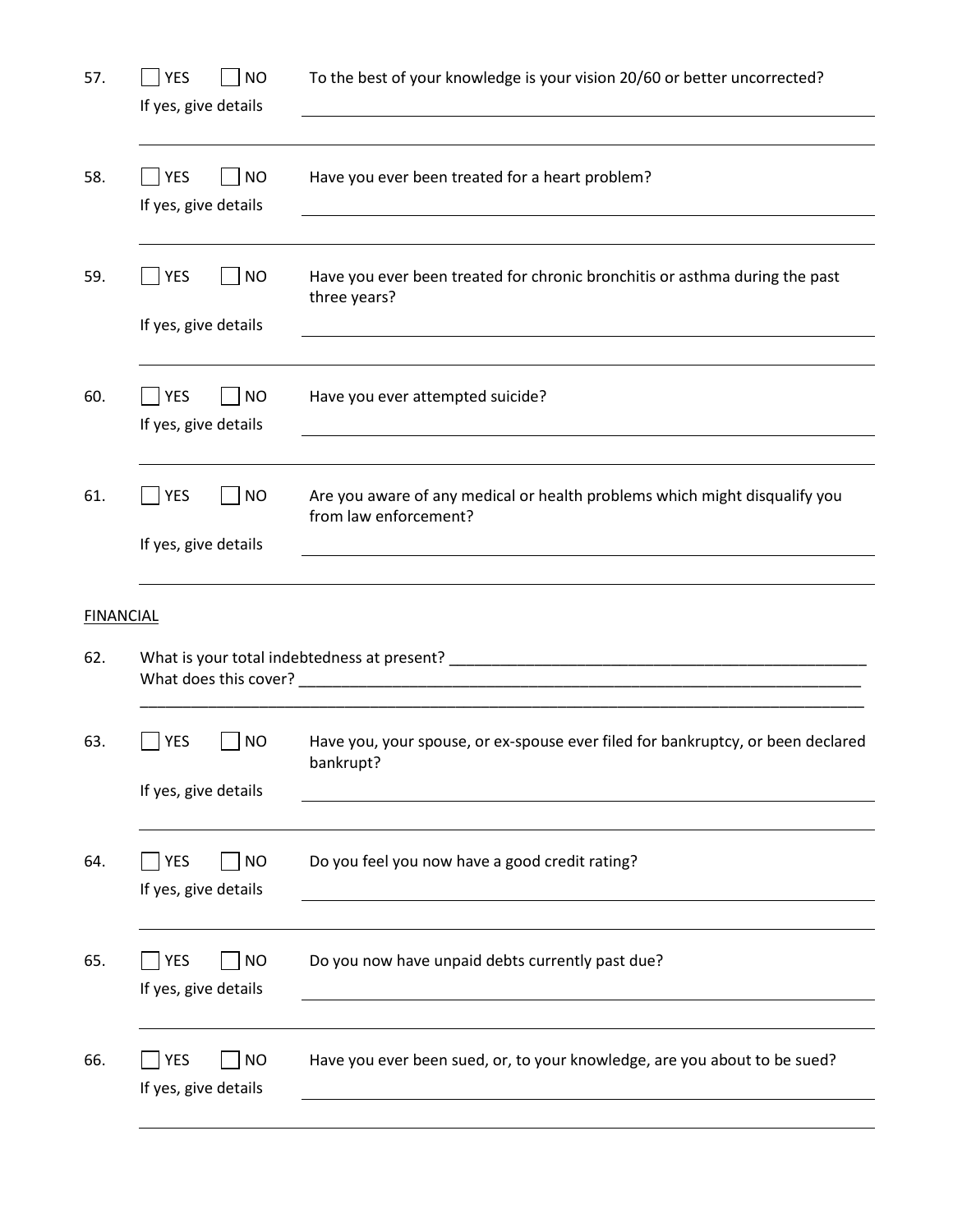# DRIVING

| If yes, Driver's License Number:                                       | <b>NO</b> |             | Do you possess a valid operator's license from the State of Washington?                                               |            |           |
|------------------------------------------------------------------------|-----------|-------------|-----------------------------------------------------------------------------------------------------------------------|------------|-----------|
| Date Issued:                                                           |           |             |                                                                                                                       |            |           |
|                                                                        |           |             |                                                                                                                       |            |           |
| <b>YES</b>                                                             | <b>NO</b> | Washington? | Did you ever possess an operator's license issued by any state other than                                             |            |           |
| If yes, give state(s) and number(s):                                   |           |             |                                                                                                                       |            |           |
| <b>YES</b>                                                             | <b>NO</b> |             | Have you ever been refused an operator's license by any state?                                                        |            |           |
| If yes, give details                                                   |           |             |                                                                                                                       |            |           |
| Have you ever been involved in a motor vehicle accident?<br><b>YES</b> | <b>NO</b> |             | If yes, give complete details for each accident, whether collision or non-collision.                                  |            |           |
|                                                                        |           |             |                                                                                                                       |            |           |
| Date:                                                                  |           |             | Police Investigation:                                                                                                 | $ $ YES    | <b>NO</b> |
| Location (City & County):                                              |           |             | <u>and the state of the state of the state of the state of the state of the state of the state of the state of th</u> |            |           |
| Cause of Accident:                                                     |           |             |                                                                                                                       |            |           |
| Injury                                                                 |           | Non-Injury  |                                                                                                                       |            |           |
| Who was legally at fault?                                              |           |             |                                                                                                                       |            |           |
| Date:                                                                  |           |             | Police Investigation:                                                                                                 | <b>YES</b> | <b>NO</b> |
| Location (City & County):                                              |           |             |                                                                                                                       |            |           |
| Cause of Accident:                                                     |           |             |                                                                                                                       |            |           |
| Injury                                                                 |           | Non-Injury  |                                                                                                                       |            |           |
| Who was legally at fault?                                              |           |             |                                                                                                                       |            |           |
|                                                                        |           |             |                                                                                                                       |            |           |
|                                                                        |           |             |                                                                                                                       |            |           |
| Date:                                                                  |           |             | Police Investigation:                                                                                                 | YES        |           |
| Location (City & County):<br>Cause of Accident:                        |           |             |                                                                                                                       |            | <b>NO</b> |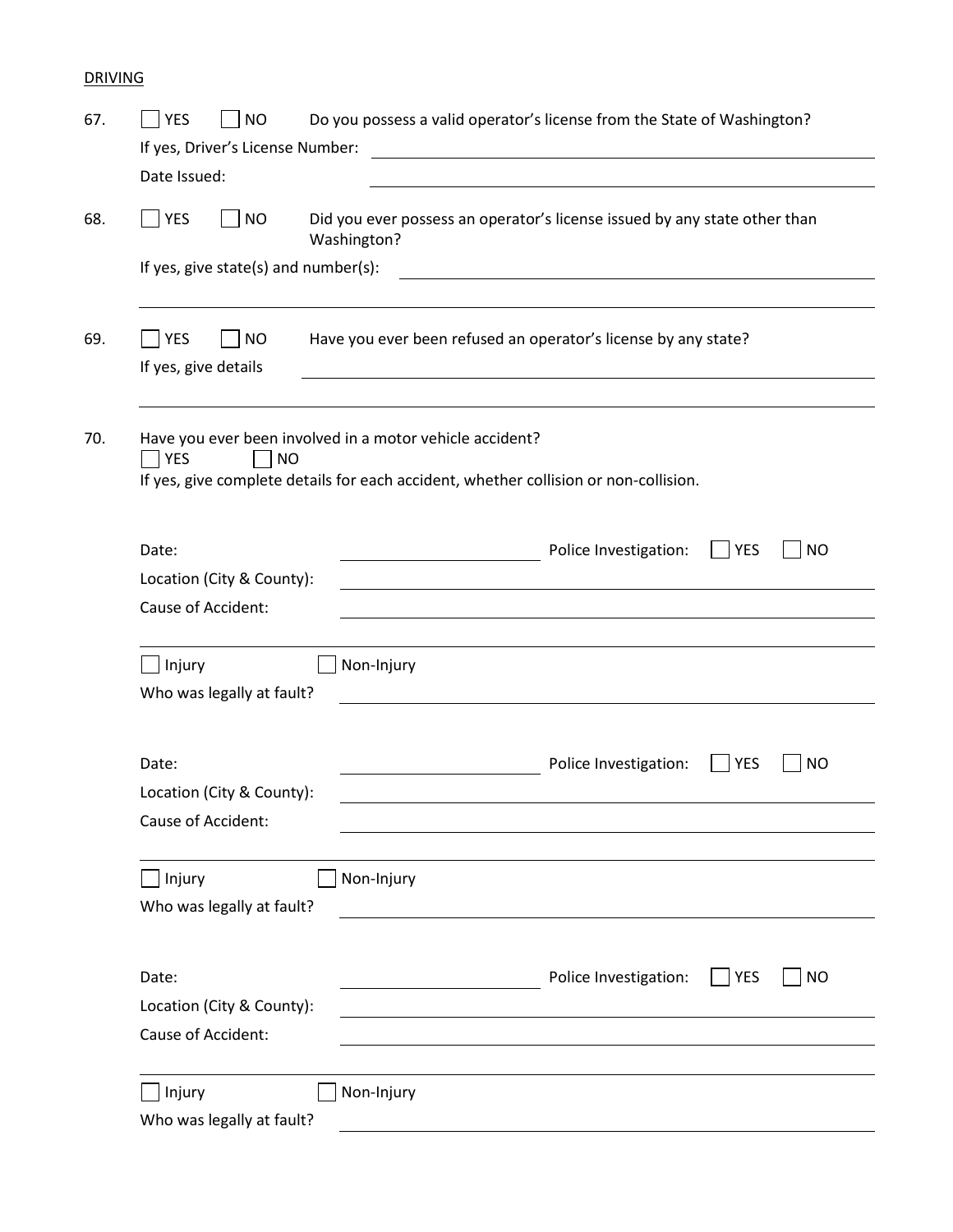71. List below all traffic citation you have received except for parking tickets.

| Location (City & County):          |                                    |                                                                                                                                                                                                                               |
|------------------------------------|------------------------------------|-------------------------------------------------------------------------------------------------------------------------------------------------------------------------------------------------------------------------------|
| Approximate Date:                  |                                    | Penalty:                                                                                                                                                                                                                      |
| Nature of Violation:               |                                    |                                                                                                                                                                                                                               |
| Location (City & County):          |                                    | the control of the control of the control of the control of the control of the control of the control of the control of the control of the control of the control of the control of the control of the control of the control |
| Approximate Date:                  |                                    | Penalty:                                                                                                                                                                                                                      |
| Nature of Violation:               |                                    |                                                                                                                                                                                                                               |
| Location (City & County):          |                                    |                                                                                                                                                                                                                               |
| Approximate Date:                  |                                    | Penalty:<br><u> 1989 - Johann Barbara, martin amerikan basar dan basa dan basa dan basa dalam basa dan basa dan basa dan basa</u>                                                                                             |
| Nature of Violation:               |                                    |                                                                                                                                                                                                                               |
| Location (City & County):          |                                    |                                                                                                                                                                                                                               |
| Approximate Date:                  |                                    | Penalty:<br><u> 1980 - Jan Barnett, fransk politiker (d. 1980)</u>                                                                                                                                                            |
| Nature of Violation:               |                                    |                                                                                                                                                                                                                               |
| Location (City & County):          |                                    | <u> 1989 - John Stein, Amerikaansk politiker (</u>                                                                                                                                                                            |
| Approximate Date:                  |                                    | Penalty:                                                                                                                                                                                                                      |
| Nature of Violation:               |                                    |                                                                                                                                                                                                                               |
| Location (City & County):          |                                    | <u> 1980 - Jan Stein Stein Stein Stein Stein Stein Stein Stein Stein Stein Stein Stein Stein Stein Stein Stein S</u>                                                                                                          |
| Approximate Date:                  |                                    | Penalty:                                                                                                                                                                                                                      |
| Nature of Violation:               |                                    |                                                                                                                                                                                                                               |
|                                    | USE ADDITIONAL SHEETS IF NECESSARY |                                                                                                                                                                                                                               |
| <b>YES</b><br>If yes, give details | <b>NO</b>                          | Have you ever been a suspect in a hit and run?                                                                                                                                                                                |
| YES<br>If yes, give details        | <b>NO</b>                          | Has your automobile insurance ever been refused or cancelled?                                                                                                                                                                 |
| YES                                | <b>NO</b>                          | Have you ever had your driver's license suspended or revoked?                                                                                                                                                                 |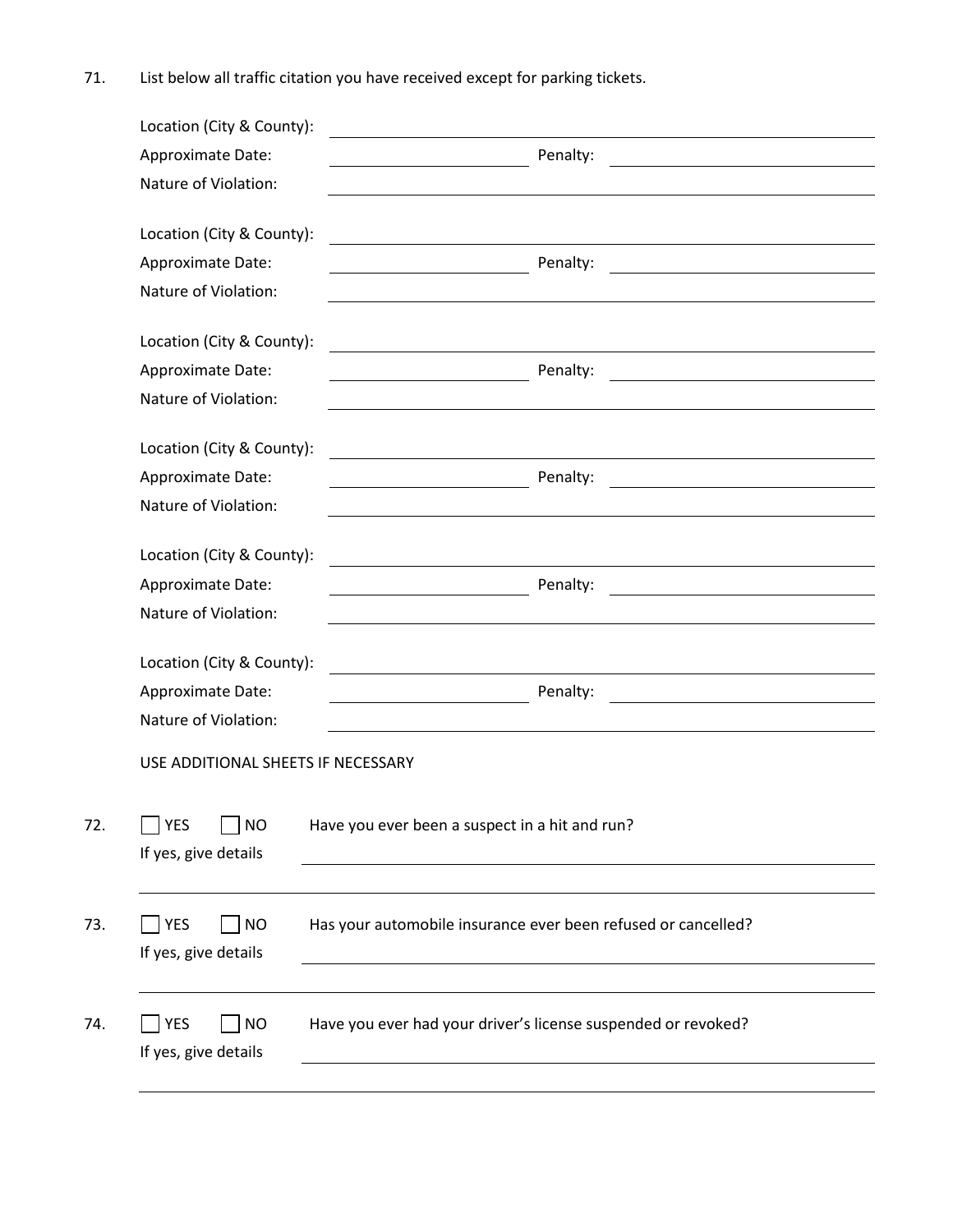#### QUESTIONS FOR APPLICANTS WHO HAVE BEEN OR ARE NOW EMPLOYED AS PEACE OFFICERS

| 75. | <b>YES</b><br><b>NO</b><br>If yes, give details    | Did you ever accept a gratuity?                                                                |
|-----|----------------------------------------------------|------------------------------------------------------------------------------------------------|
| 76. | $\bigcap$ YES<br><b>NO</b><br>If yes, give details | Did you ever accept anything for overlooking a violation?                                      |
| 77. | YES<br> NO<br>If yes, give details                 | Did you ever make a false official report?                                                     |
| 78. | <b>NO</b><br><b>YES</b><br>If yes, give details    | Did you ever use your official position for personal gain?                                     |
| 79. | <b>NO</b><br><b>YES</b><br>If yes, give details    | Have you ever withheld any evidence seized in the course of official duties?                   |
| 80. | <b>YES</b><br><b>NO</b><br>If yes, give details    | Have you used excessive force in the performance of your duties?                               |
| 81. | <b>NO</b><br><b>YES</b><br>If yes, give details    | Have you ever been the subject of any internal investigation by the<br>department?             |
| 82. | <b>YES</b><br><b>NO</b>                            | To the best of your knowledge have you answered each question on the questionnaire truthfully? |

#### PLEASE READ THE FOLLOWING STATEMENT CAREFULLY AND SIGN

I hereby certify that I have personally answered each statement on this questionnaire truthfully and completely to the best of my knowledge and belief. I understand that verification of my answers may be made by means of a background investigation.

I further understand that any deliberate falsification or withholding of material fact, written or uttered, by myself will subject me to disqualification from employment with, or dismissal from, the Whitman County Sheriff's Office.